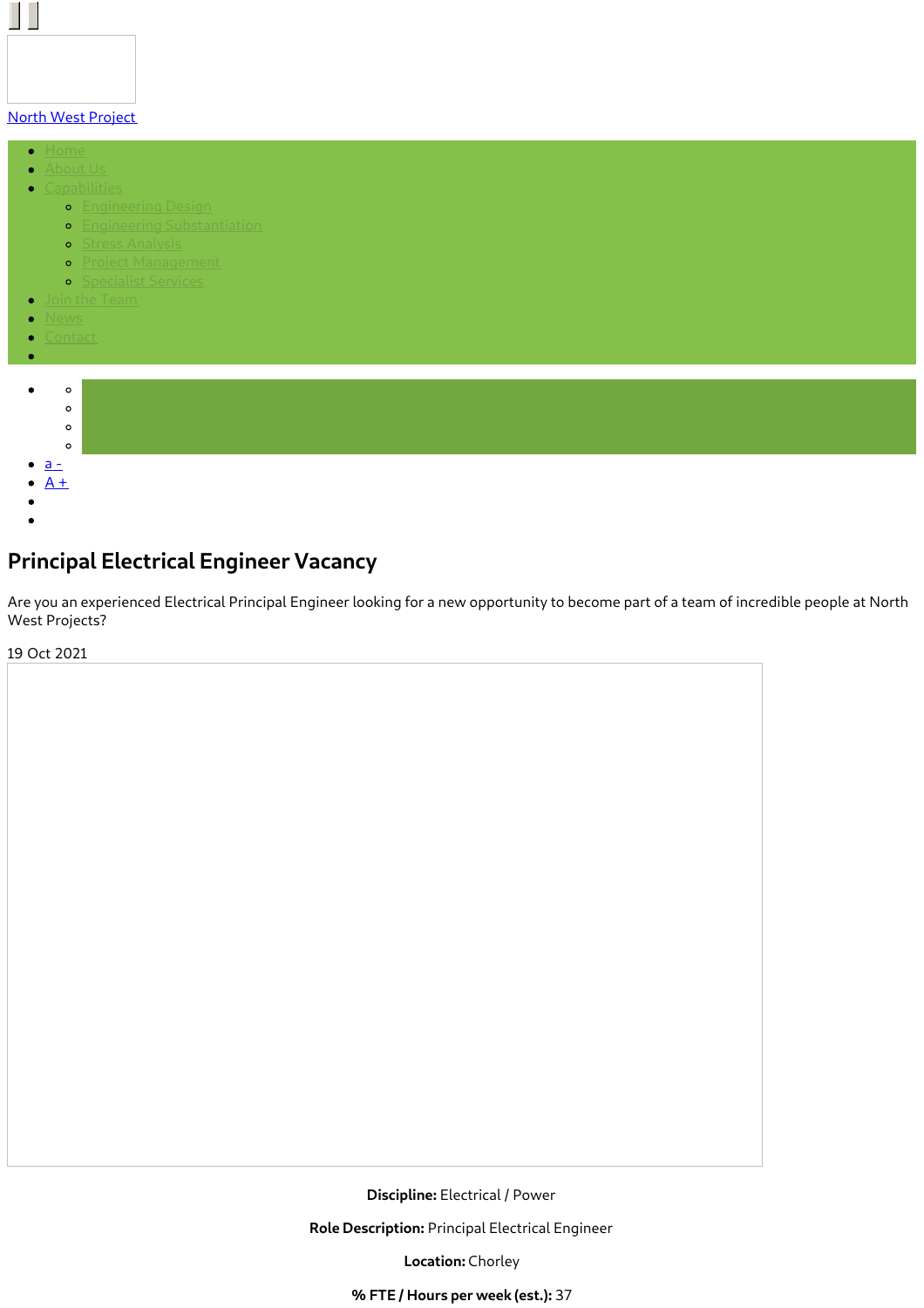# **Description of the Assignment**

North West Projects is a national Engineering design company with a Nuclear sector focus. Being part of VINCI Energies with a turnover of €14 billion, has allowed NWP to grow in an exciting but secure manner.

Working on a work package which forms part of a larger design for a New Build Nuclear power station within the UK. The work package is made up of 'Typical' deliverables to assist the Electrical Installation contractor during the implementation & test/inspection phases of the project. Brief summaries of the deliverables are:

- Site Cable Installation Rules
- Typical Termination Diagrams covering various plant items
- Typical Trefoil Arrangement for single core cables including phase rotation when applicable.
- Selection of cable fastener including justification based on short circuit currents.
- Responsible for Electrical discipline technical input including production checking and/or approval.
- Organising team member and allocating work ensuring delivery against plan.
- Technical Input into stakeholder technical meetings to progress deliverables.
- Assisting the Engineering Manager and Project Manager in the forecasting of work to completion.
- Production of Technical Queries.
- Customer facing.

#### **Profile**

- Nuclear Experience (Desirable)
- Power System Design up to 11kV
- Site Power Infrastructure Design (Desirable)
- Mains Distribution & Sub-Distribution i.e. HV & LV Switchgear, Transformers
- Technical Specification Production
- Cable installation methodology i.e. Trefoil arrangement
- Large Cable Containment Systems including products/consumables
- MEng Electrical and Electronic Engineering (Desirable)

## **Design Tools Experience**

- AutoCAD
- Microsoft Office Package
- 

If you would like further details for the above position, then please contact [james.sloane@northwestprojects.co.uk](mailto:james.sloane@northwestprojects.co.uk) / 07729 606 638 and he will be happy to provide you with any further information required.

#### See all [news](https://www.northwestprojects.co.uk/news/)

|--|

## ack to Top

# **Follow us !**

- 
- 
- **[Cookies](https://www.northwestprojects.co.uk/cookies/)**
- **[Privacy](https://www.northwestprojects.co.uk/privacy/)**
- [Contact](https://www.northwestprojects.co.uk/contact/)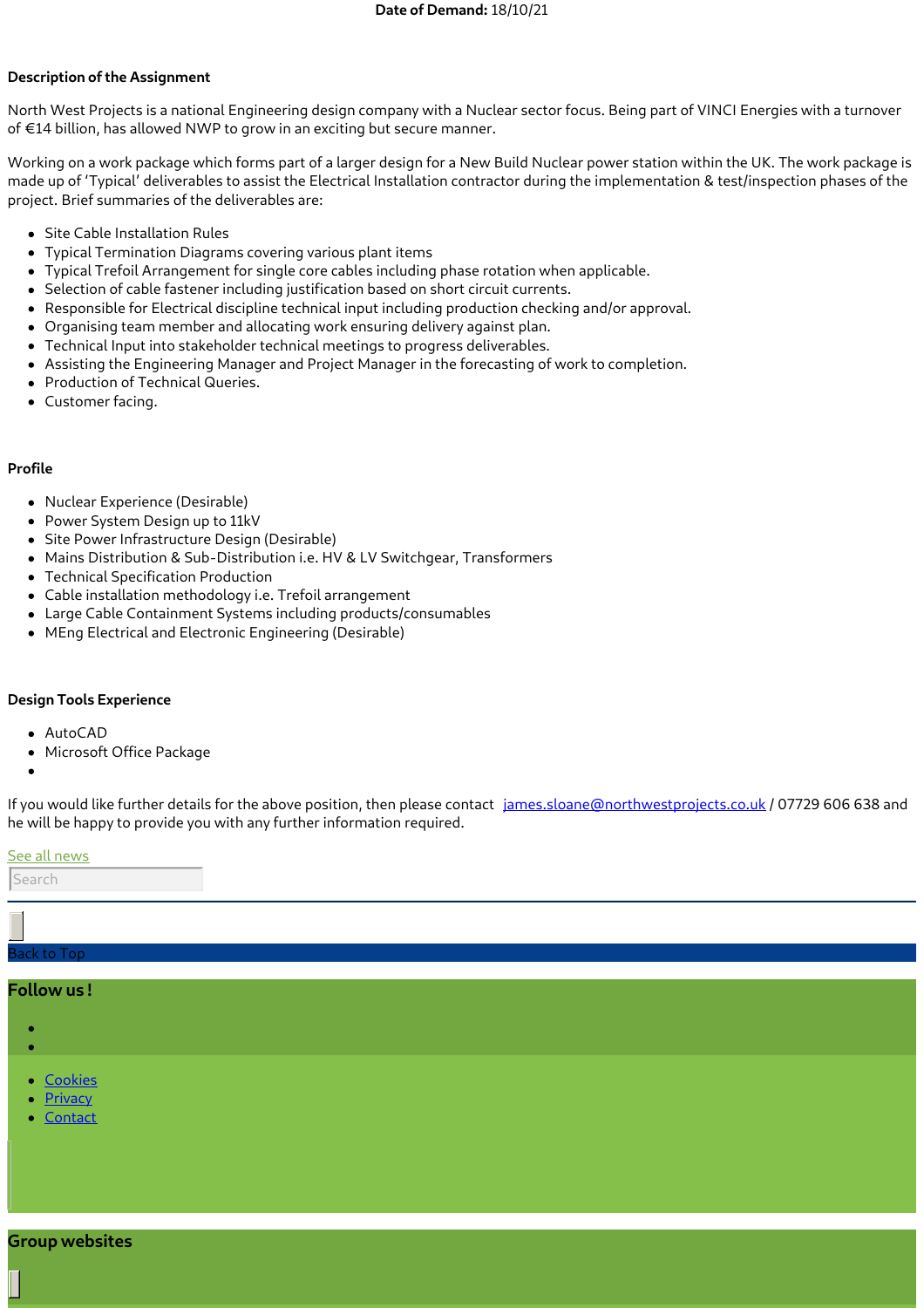# **Sites country**

- [Austria](http://www.vinci-energies.at/)
- · [Belgium](http://www.vinci-energies.be/)
- [Brasil](http://www.vinci-energies.com.br/en/home/)
- Czech [Republic](http://www.vinci-energies.cz/)
- [Danemark](http://www.vinci-energies.dk/)
- [Germany](http://www.vinci-energies.de/)
- · [Indonesia](http://www.vinci-energies.co.id/)
- $\bullet$  [Italy](http://www.vinci-energies.it/)
- [Morocco](http://www.vinci-energies.ma/)
- [Netherlands](http://www.vinci-energies.nl/)
- Nordic [countries](http://www.vinci-energies.dk/)
- [Norway](http://www.vinci-energies.no/)
- [Poland](http://www.vinci-energies.pl)
- [Portugal](http://www.vinci-energies.pt/)
- [Romania](http://www.vinci-energies.ro/)
- · [Slovakia](http://www.vinci-energies.sk/)
- [Spain](http://www.vinci-energies.es/)
- [Sweden](http://www.vinci-energies.se/)
- [Switzerland](http://www.vinci-energies.ch/)
- United [Kingdom](http://www.vinci-energies.co.uk/)

# **Sites business**

- [Actemium](https://www.cegelec-ndt-pes.com) NDT PES
- **[Advanced](http://www.advanced-energies.com/) Energies**
- Ancelin [Réseaux](http://www.ancelinreseaux.fr/)
- [Application](https://www.applications-icc.fr) Initiative Commune Connectée
- Atexia [Systemes](https://www.atexia-systemes.fr/)
- [Atexia-Projets](https://www.atexia-projets.fr/)
- Atis [France](https://www.atis-france.fr)
- [Autochim](http://www.autochim.com/fr/)
- [Barillec](http://www.barillec-marine.com/) Marine
- [Barillec](http://www.barillec-sitel.fr) Sitel
- [Batifoix](https://www.batifoix.fr)
- Blue [Power](https://www.blue-power.it/)
- [Bohsung](https://www.bohsung.de/)
- [Boiron](https://www.sas-boiron.com)
- C<sub>2</sub>C [Réseaux](https://www.c2c-reseaux.fr)
- [Calan](https://www.calanmegadrop.de/) Mega Drop
- Calan [Smart](https://www.calansmartspray.de/) Spray
- [CalanCool](https://www.calancool.de/)
- [Cap-Sécurité](https://www.capsecurite.com/)
- [Carbonfootprint](https://www.carbonfootprintapp.de/) App
- CEE [Allier](http://www.ceeallier.fr/)
- CEF [Nord](https://www.cefnord.com)
- [Cegelec](http://www.cegelec3s.fr) 3s
- [Cegelec](https://www.cegelec-alsace.com) Alsace
- [Cegelec](https://www.cegelec-ancenis-infras.fr) Ancenis Infras
- **[Cegelec](http://www.cegelec-angers-data-center.fr/) Angers Data Center**
- Cegelec [Belgium](http://www.cegelec.be/)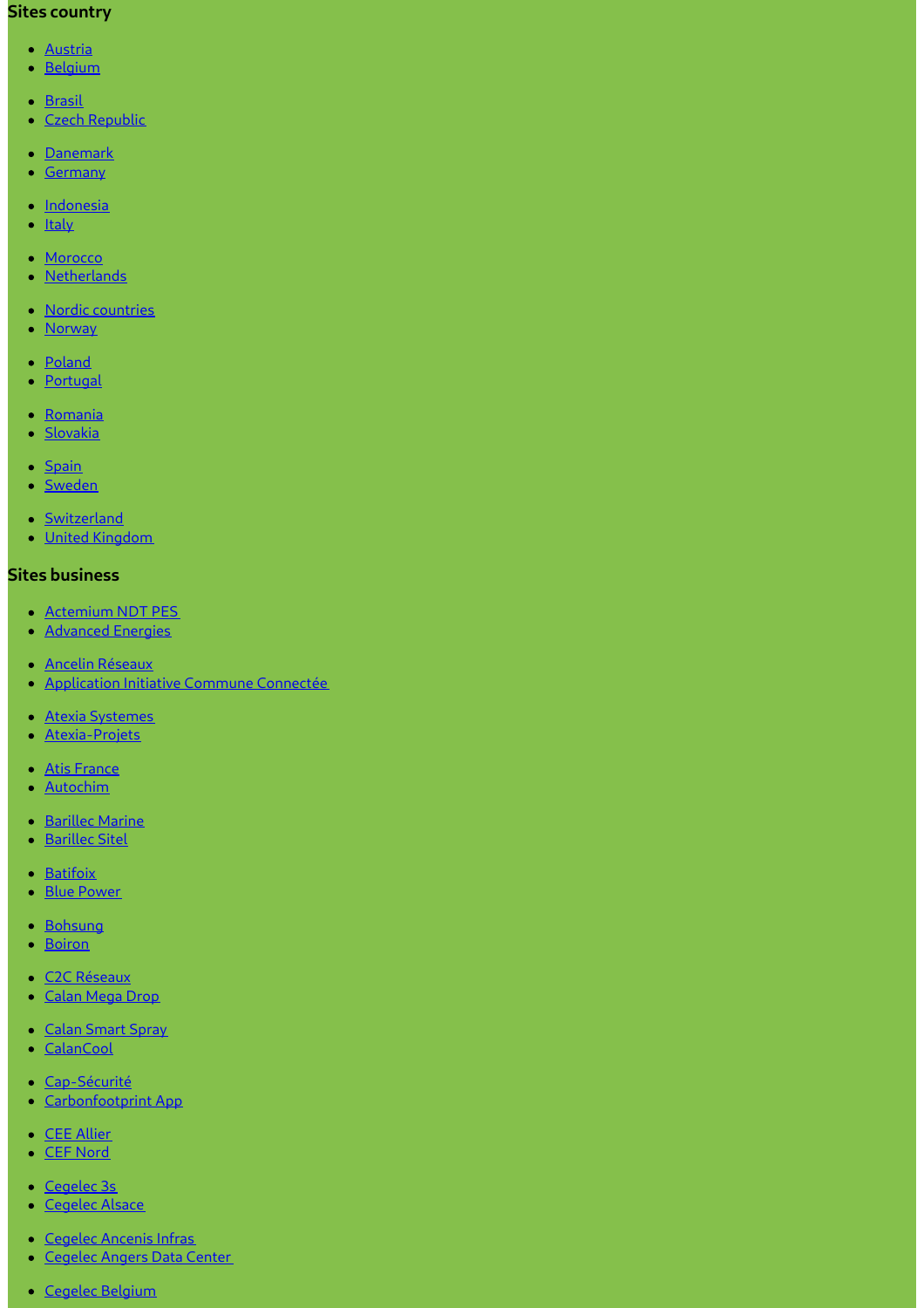- Cegelec [Bordeaux](https://www.cegelec-bordeaux.fr)
- Cegelec [Bourgogne](https://www.cegelec-bourgogne.com)
- Cegelec [Bretagne](http://www.cegelec-bretagne.fr/fr/)  $\bullet$
- [Cegelec](https://www.cegelec-cem.fr/) CEM
- Cegelec Centre Est [Tertiaire](http://www.cegelec-lyon.com/)
- Cegelec Centre Est [Tertiaire](https://www.cegelec-centre-est-tertiaire.fr/)
- Cegelec [Champagne](https://www.cegelec-champagne-ardenne-tertiaire.com) Ardenne Tertiaire  $\bullet$
- [Cegelec](http://www.cegelec-clim-ouest.fr/fr/) Clim Ouest
- Cegelec [Défense](http://www.cegelec-defense.com)
- Cegelec [Dunkerque](https://www.cegelec-dunkerque.com)
- Cegelec Fire [Solutions](http://www.cegelec.nl)  $\bullet$
- [Cegelec](https://www.cegelec-guyane.fr) Guyane
- Cegelec La [Rochelle](https://www.cegelec-la-rochelle.fr)
- Cegelec [Lannion](https://www.cegelec-lannion-infras.fr/) Infra
- Cegelec [Limousin](http://www.cegelec-limousin.fr/)  $\bullet$
- Cegelec [Lorraine](https://www.cegelec-lorraine.com)
- [Cegelec](http://www.cegelec-nord-grands-projets.com) Nord Grands Projets  $\bullet$
- Cegelec [Nouvelle-Calédonie](https://www.cegelec.nc)
- Cegelec [Occitanie](https://www.cegelec-occitanie-tertiaire.fr/) Tertiaire  $\bullet$
- **Cegelec Orléans [Tertiaire](https://cegelec-orleans-tertiaire.fr)**
- [Cegelec](http://www.cegelec-pays-de-la-loire.fr) Pays de la Loire
- [Cegelec](https://www.cegelec-pays-de-savoie.fr/) Pays de Savoie
- Cegelec [Perpignan](https://www.cegelec-perpignan.com)  $\bullet$
- Cegelec [Polynésie](http://www.cegelec-polynesie.com)
- [Cegelec](http://www.cegelec-projets-espace.com/) Projets Espace  $\bullet$
- Cegelec Projets [Hydrogène](https://www.cegelec-projets-hydrogene.fr)
- [Cegelec](https://www.cegelec-rennes-projets.fr/) Rennes Projets  $\bullet$
- Cegelec Reunion [Ascenseurs](https://www.cegelec-reunion-ascenseurs.com)
- Cegelec Roanne [Tertiaire](https://www.cegelec-roanne-tertiaire.fr/)  $\bullet$
- [Cegelec](https://www.cegelec-stm.fr/) STM
- Cegelec [Strasbourg](http://www.cegelec-strasbourg.fr/)  $\bullet$
- Cegelec Tours [Electricité](https://www.cegelec-tours-electricite.fr/)
- Cegelec [Valenciennes](http://www.cegelec-valenciennes-tertiaire.com/) Tertiaire  $\bullet$
- [Cegelec-CSS](https://www.cegelec-css.com/)
- **[Chatenet](https://www.chatenet-sas.fr)**
- [Cinodis](https://www.cinodis.fr/)
- City [Electric](https://www.city-electric.lu)
- [Clède](https://www.clede.fr)
- [Clémançon](https://www.clemancon.fr)
- [Comantec](https://www.comantec.be/)
- **[Comsip](http://www.comsip.fr/en/)**  $\bullet$
- [Conductor](https://www.conductor.as/)
- **Cougar [Automation](https://www.cougar-automation.com/)**
- DECHOW [Gebäude.Technik](https://www.dechow-dl-gmbh.de/)
- [Degreane](http://www.degreane-horizon.fr) Horizon
- [Dégréane](https://www.degreane.fr/) SA
- **[DEGW](https://www.degwfrance.com/) France**
- · [Delaire](https://www.sas-delaire.fr/)
- [Delporte](https://www.delporte.fr/)
- Demouselle [Pas-de-Calais](https://www.demouselle-pas-de-calais.fr)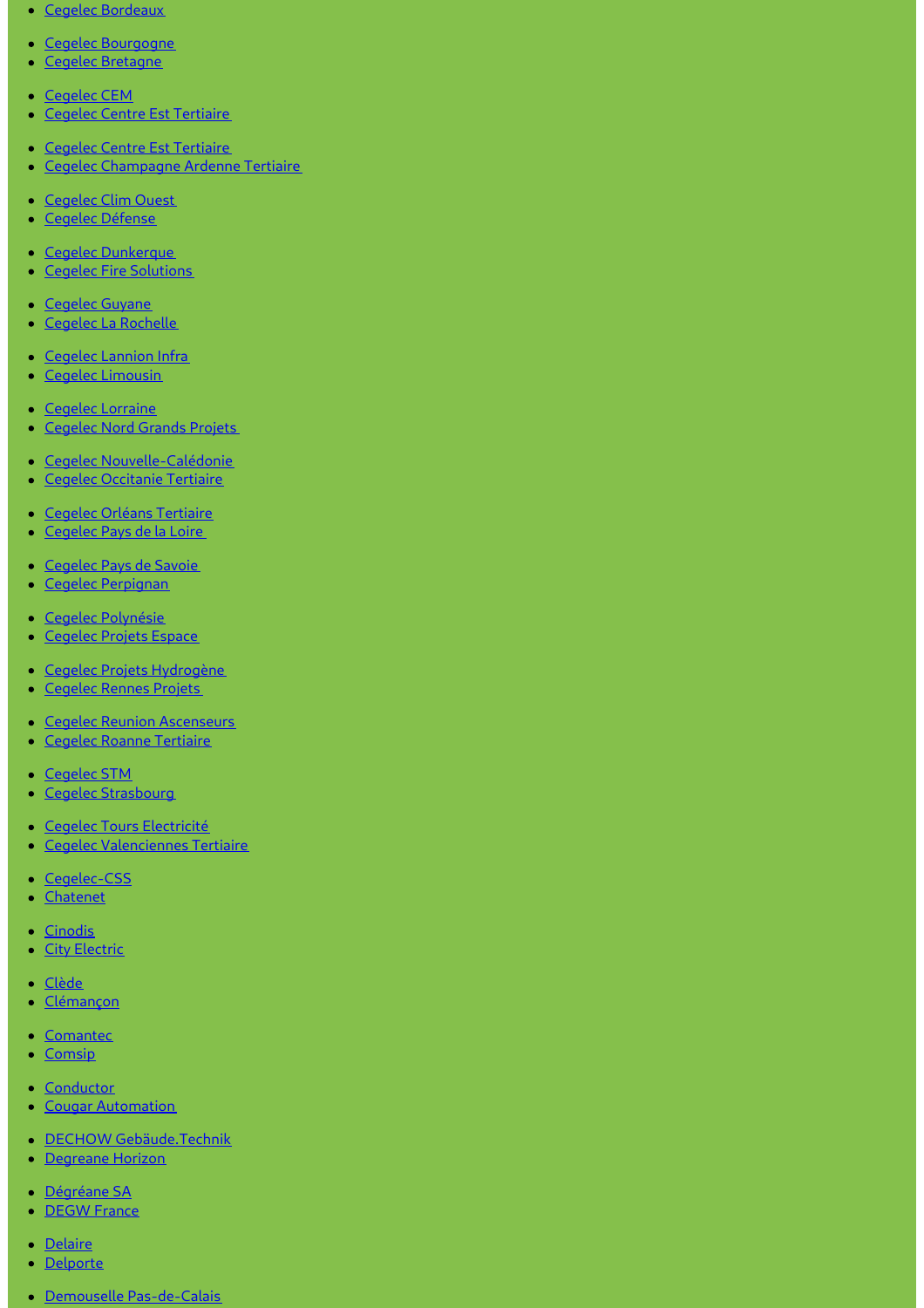- [Distribution](https://www.dme-energies.com) de Matériel Electrique
- · Duval [Electricité](https://duval-electricite.fr/)
- [EEP](https://www.eep.fr)
- [EGEV](https://www.egev.fr/)
- $\cdot$  [EITE](https://www.eite-entreprises.fr/)
- Elec [Ouest](http://www.elec-ouest.fr)
- [Elec-sa](https://www.elec-sa.fr/)
- [Electromontage](https://www.electromontage.fr/)
- [Elektro](https://www.elektro-stiller.de) Stiller
- **Eltek [Systems](https://www.eltek-systems.com/)**
- Emil [Lundgren](https://www.emillundgren.se/)
- [Enertech](https://www.enertech-eut.de/)
- [Enfrasys](https://www.enfrasys.fr/)
- **ENSYSTA [Refrigeration](http://www.ensysta.be/nl/)**
- [Entreprise](http://www.i-e-p.fr) IEP
- **FG [Synerys](https://www.fgsynerys.fr)**
- Fournié [Grospaud](https://www.fgtlse.fr) Smart Building
- Fradin [Bretton](http://www.fradin-bretton.fr/)
- **France [Ingénierie](https://www.france-ingenierie-process.com/) Process**
- [Frimeca](https://www.frimeca.com/)
- [Froid14](http://www.froid14.com/)
- **Gauriau [Entreprise](http://www.gauriau-entreprise.fr/)**
- **Getelec [Guadeloupe](http://www.getelec-guadeloupe.fr/)**
- **[Getelec](https://www.getelec-guyane.fr/) Guyane**
- Getelec [Martinique](https://www.getelec-martinique.fr)
- [Gétéo](https://www.geteo.fr/)
- **[Greenaffair](https://www.greenaffair.com)**
- [GT](http://www.gt-iris.fr/) Iris
- GT [Morbihan](https://www.gt-morbihan.com)
- GT [Vendée](http://www.gt-vendee.fr/)
- [GT-Cornouaille](https://www.gt-cornouaille.fr/)
- GTIE Air & [Défense](https://www.gtie-airetdefense.fr)
- GTIE [Armorique](https://www.gtie-armorique.com)
- GTIE [Rennes](http://www.gtie-rennes.com/)
- GTIE [Tertiaire](https://www.gtie-tertiaire.com/)
- Guy [Chatel](http://guy-chatel.fr/)
- [Hooyberghs](https://www.hooyberghs.be/)
- [I.C.Entreprises](http://www.ic-entreprises.com/)
- $\bullet$  [I.F.A.T](https://www.ifat.fr)
- $\cdot$  [I2R](http://www.i2r-ingenierie.com/)
- **IDF [Thermic](http://www.idf-thermic.com/)**
- $\cdot$  [IFAT](https://www.ifat.fr/)
- [Imhoff](https://www.imhoff.fr)
- Initiative Commune [Connectée](https://www.initiativecommuneconnectee.fr)
- [Innovative](https://www.icpack.fr) City Pack
- [Inspa-Pumpenservice](https://www.inspa-pumpenservice.de/)
- $\cdot$  [ITB](https:)
- Jean [Graniou](https://www.jeangraniou.fr/)
- Kellal [Maintenance](https://www.kellal-maintenance.fr/)
- **[L'entreprise](http://www.lentreprise-electrique.fr/) Electrique**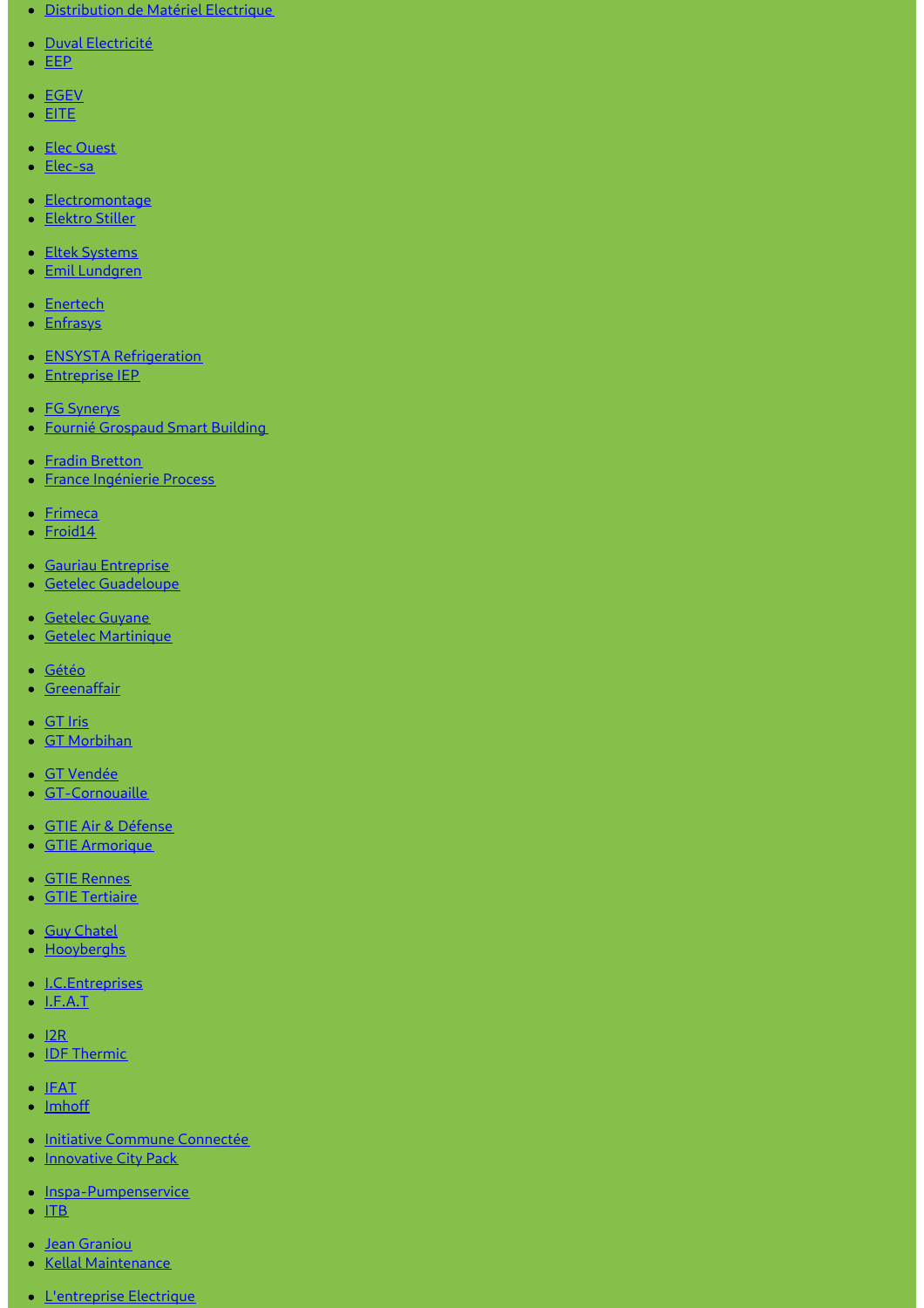- Le Froid [Provençal](https://www.lefroidprovencal.fr)
- Lee [Sormea](https://www.lee-sormea.com)
- Lefort [Francheteau](https://www.lefortfrancheteau.com/)
- [Lesens](https://www.lesens-erea.fr/) EREA
- [Lesot](https://www.lesot.fr)
- Lucitea [Atlantique](http://www.lucitea-atlantique.fr)
- [Maksmacht](https://www.maksmacht.de/)
- [Manei](https://www.manei-lift.fr) Lift
- Masselin [Fabrication](http://masselin-fabrication.fr/)
- [Masselin](http://www.masselin-grand-ouest.fr/) Grand Ouest
- [Merelec](https://www.merelec.fr)
- [Mobility](https://www.mobility-way.com) Way
- Monnier [Entreprises](http://www.monnier-energies.com/)
- [NAE-France](https://www.nae-france.com/)
- North West [Projects](https://www.northwestprojects.co.uk/)
- Omexom [Technikforum](https://www.omexom-technikforum.de)
- [Omnidec](https://www.omnidec.com/)
- Paumier [Industrie](https://www.paumier-industrie.fr)
- [Paumier](https://www.paumier-marine.fr) Marine
- [Paumier](https://www.paumier-sa.fr) SA
- **[Process](http://www.process-energy.fr) Energy**
- [Provelec](https://www.provelec-sud.fr) Sud
- [Qivy](http://www.qivy.fr/fr/)
- **Qivy [Habitat](https://www.qivy-habitat.fr)**
- **Qivy [Tertiaire](https://www.qivy-tertiaire.fr)**
- Roiret [Energies](https://www.roiret-energies.com/)
- Roiret [Transport](http://www.roiret-transport.fr/)  $\bullet$
- · Saga [Tertiaire](http://www.saga-tertiaire.fr/)
- [Salendre](https://www.salendre.com/) Réseaux  $\bullet$
- **[Santerne](https://www.santerne-alsace.fr) Alsace**
- Santerne [Angouleme](http://www.santerne-angouleme.fr/)  $\bullet$
- Santerne [Aquitaine](https://www.santerne-aquitaine.fr/)
- Santerne [Champagne](https://www.santerne-champagne-ardenne.fr) Ardenne  $\bullet$
- **[Santerne](https://www.santerne-fluides.fr) Fluides**
- [Santerne](https://www.santerne-idf.fr) IDF  $\bullet$
- [Santerne](https://www.santerne-marseille.com/) Marseille
- [Santerne](https://www.santerne-tertiaire-sante.fr) Tertiaire et Santé  $\bullet$
- · [Sarrasola](https://www.sarrasola.com/)
- Schoro [Electricité](http://www.schoro.fr/site/presentation.htm)  $\bullet$
- Schuh [Bodentechnik](https://www.schuh-bodentechnik.de)
- SCIE Puy de [Dome](http://www.scie-pdd.com/)
- **SDEL [Atlantis](https://www.sdel-atlantis.fr/)**
- **SDEL [Grand](http://www.sdel-grand-ouest.fr/) Ouest**  $\bullet$
- **[SDEL](https://www.sdel-navis.fr) Navis**
- SDEL [Rouergue](https://www.sdel-rouergue.fr/)
- · SDEL Savoie [Léman](https://www.sdel-savoie-leman.fr/)
- **SDEL [Tertiaire](https://www.sdel-tertiaire.fr)**
- **SDEL [Transport](https://www.sdel-transport.fr)**
- **SDEL [Transport](https://www.sdel-transport-services.fr/) Services**
- [Sedam](https://www.sedam-champagne.com)